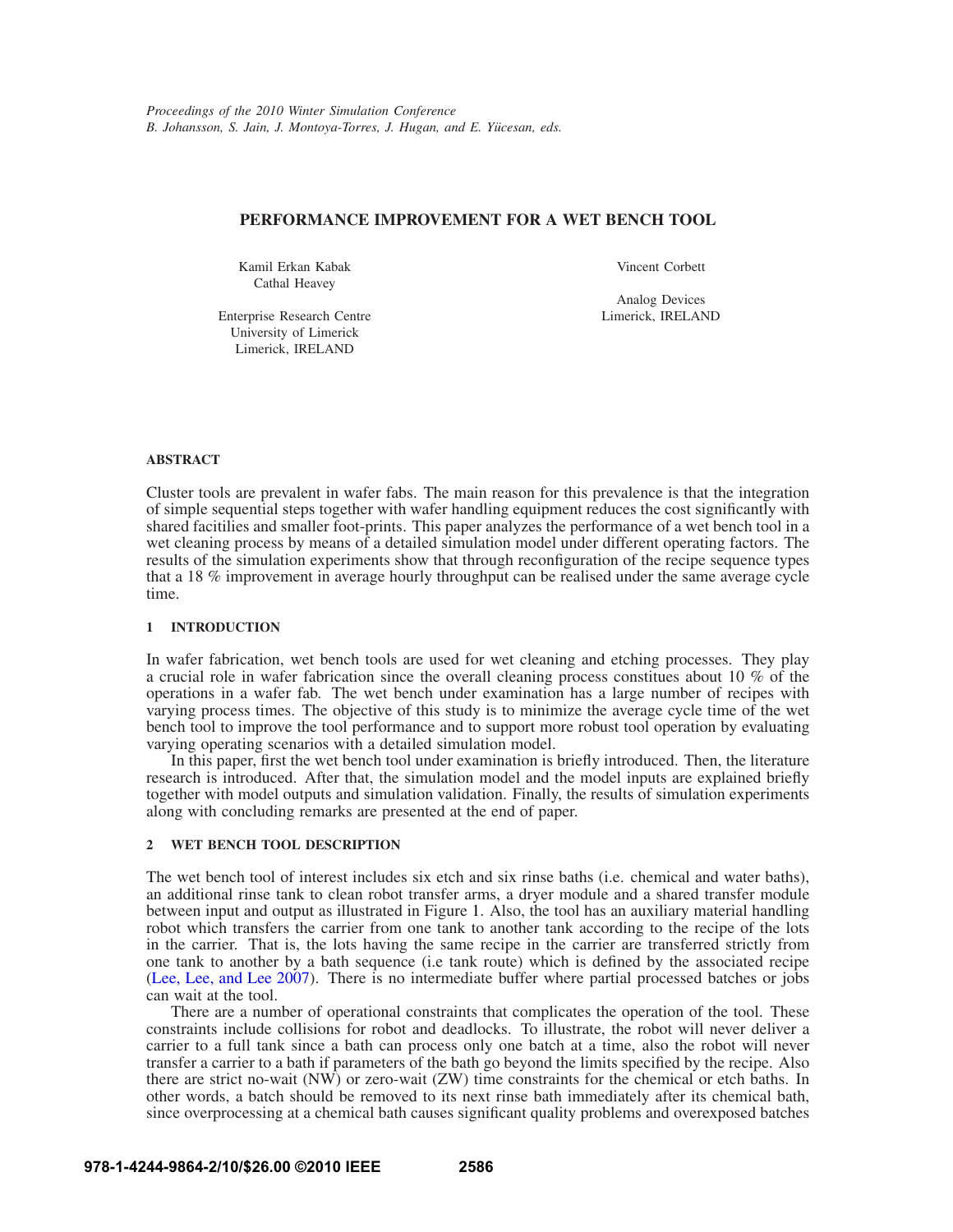*Kabak, Heavey and Corbett*



Figure 1: Schematic view of the wet bench tool.

are generally scrapped. On the other hand, overprocess at a rinse tank may not cause problems and generally batches can stay in deionized water. The next section surveys previous studies on wet benches and discusses the solutions for tool performance analysis.

# **3 LITERATURE RESEARCH**

There is little research considering operational planning and control of the wet bench tool among the cluster tool types in semiconductor manufacturing. (Mauer, Schelasin, and Miller 1992) points out the non-linear relationship between the cycle time and the throughput in wet bench type of cluster tools. They analyze the cycle time-throughput relationship by increasing the number of carriers in the wet bench tool. (Geiger, Kempf, and Uzsoy 1997) define the wet bench operation as an *m*-machine permutation flow shop sequencing problem in order to minimize the makespan. Different from the study reported here, they assume the same bath sequence for all jobs in the tool. In other words, they use permutation schedules. In our study, the bath sequences are defined by recipes. Similar to (Geiger, Kempf, and Uzsoy 1997), Bhushan and Karimi (2003) analyze the problem as *m*-machine serial flow shop problem and they present a mixed-integer linear programming (MILP) formulation to minimize the makespan. Govind and Fronckowiak (2003) present a detailed description of a hybrid simulation model of wet benches by describing the wet bench operation through an event-graph. They examine average cycle time and tool set utilization for three scheduling policies by using a two-level full factorial experimental design. Quek et al. (2007) apply different dispatching rules and recipe dedication schemes on the performance of wet bench tools. They conclude that 8 % of more capacity is obtained with more recipe variations at low loading levels. Finally, (Lee, Lee, and Lee 2007) present a wet bench model with multi-robot zones in a petri net application. They also solve the problem by using a mixed integer programming model with operational constraints.

# **4 SIMULATION MODEL**

In this study, a wet bench tool in the wet cleaning process is examined by a detailed simulation model created by Siemens Tecnomatix Plant Simulation 8.2 Software (Siemens 2008). There are a number of assumptions considered for the analysis. These assumptions are: (1) Nonpreemptive process at a bath or robot tranfer is considered. (2) No random failures are assumed for robot and baths (3) No chemical change or setup time is considered when the recipe type is changed in the baths. (4) No preventive maintenance is assumed since chemical change is required after the tool has run for a pre-defined number of batches. Apart from assumptions, there are some operational constraints or critical rules defined for the tool operation, these constraints are:

- Each etch bath should be processed exactly with its recipe time, if the lots stays more than their recipe time in an etch bath then they will be scrapped,
- The rinse tank should be empty to start a process in an etch tank. That is, lots are not introduced into an etch tank until its rinse tank is free,
- The robot prioritizes removing lots from etch tanks,
- Dryer Time it is the time a boat spends in the dryer, it is the same for all type of recipes like transfer time,
- Recipe Sequencing each lot follows a sequence of recipes in the wet bench area depending on the process, and each recipe has a sequence of steps.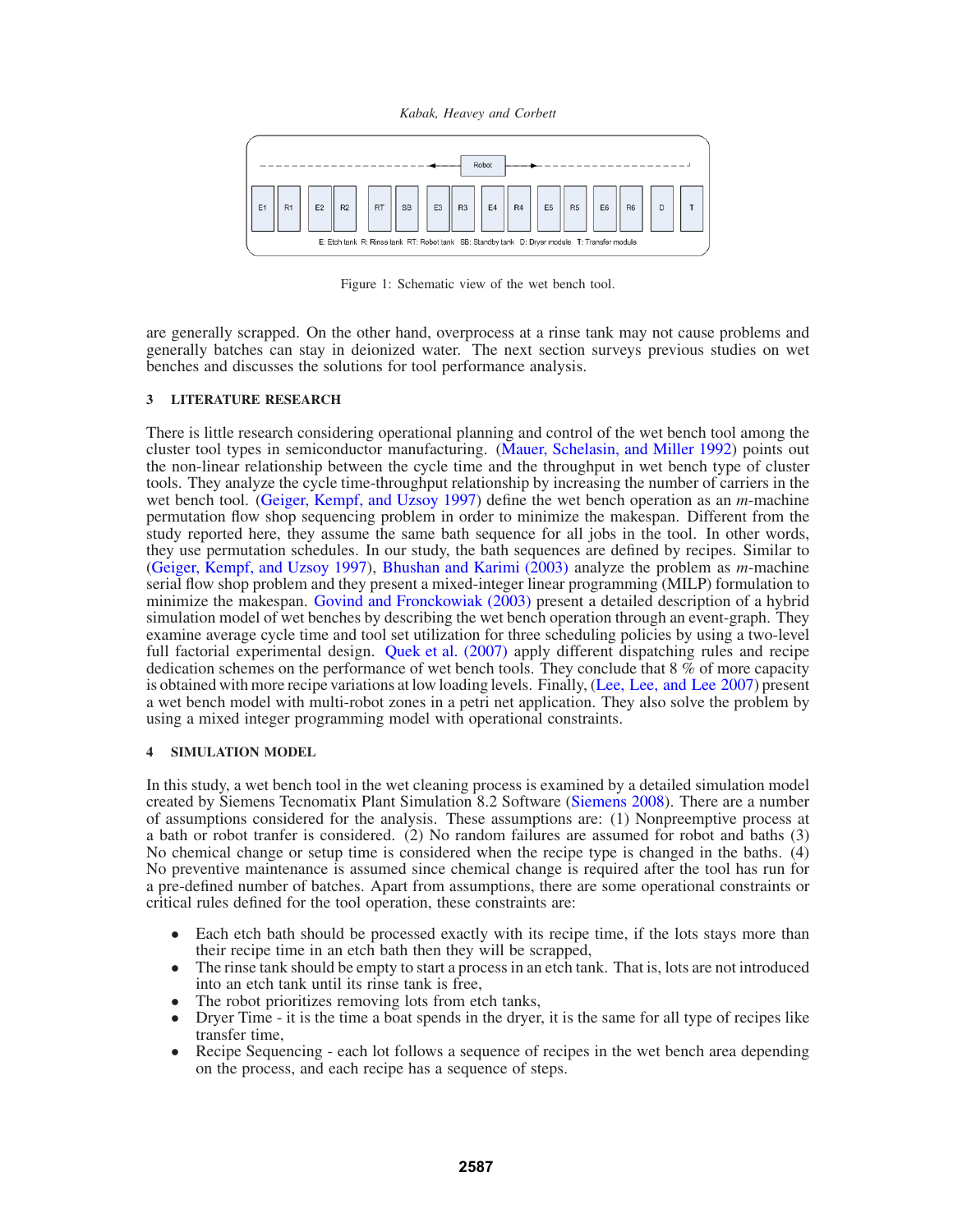### **4.1 Simulation Model Inputs**

Input data collected for the simulation model include a sample of process mix, recipe sequencing and recipe times. A sample of a process mix that has 11 main products is presented in Table 1 for the base simulation scenario together with percentages for each product, cumulative percentages and number of stages. Besides this sample process mix, the simulation model includes a sample of 37 different recipes and recipe sequences which may vary for each product stage. Also, each process has a different number of stages as given in Table 1. Stages in this context represent the number of revisits into the wet bench tool. Further, lots have deterministic lot sizes and they are assumed to have 25 wafers. It is important to note that the data for process mix, recipes and recipe sequences are obtained from a real fab and adapted for the simulation model.

Table 1: Input part mix.

| Part         | Percent | CumPercent | <b>Stages</b> |
|--------------|---------|------------|---------------|
| $\mathsf{A}$ | 0.1481  | 0.1481     | 11            |
| B            | 0.0185  | 0.1667     | 11            |
| C            | 0.0185  | 0.1852     | 8             |
| D            | 0.2222  | 0.4074     | 10            |
| E            | 0.2593  | 0.6667     | 11            |
| F            | 0.0185  | 0.6852     | 4             |
| G            | 0.0185  | 0.7037     | 4             |
| H            | 0.0556  | 0.7593     | 10            |
| T            | 0.1481  | 0.9074     | 9             |
| K            | 0.0556  | 0.963      | 11            |
| L            | 0.037   | 1          |               |
|              |         |            |               |

The lot releases are made according to an empirical distribution which shows the interarrival frequencies of the lots. Since the fab data do not fit any distributions, an empirical distribution is applied and interarrival frequencies of the lots are presented in Figure 2.



Figure 2: Interarrival frequencies of the lots.

In addition, priority levels of the lots are selected from an empirical distribution stochastically. Five levels of lot priorities are given in Table 2 in accordance to real system, which is the baseline priority levels for the lots represented as Set1. The lots with the first priority level have the highest presedence over the lots with the other priority levels. The lots with the fifth priority level which have the highest percentage in the simulation model have the lowest precedence. The other sets of priority levels used for simulation experiments are given in Table 7 in Appendix A.

The other stochastic elements of the wafer release mechanism includes, selection of process type and selection of stage and associated recipe. These stochastic elements are randomly selected from a uniform distribution. After the lots arrive at the wet bench queue, they are sorted according to the priority levels and then according to arrival times. In other words, a first-in first-out (FIFO) queue discipline is employed, which is the same queueing discipline as the real system has. Each recipe has a particular recipe time which is the time the carrier stays in the tank at a defined step. In addition, two different safety levels are defined for etch and rinse tanks in order to satisfy operational constraints. The etch tanks are assigned as critical to prevent overprocessing and scrapping, whereas rinse tanks are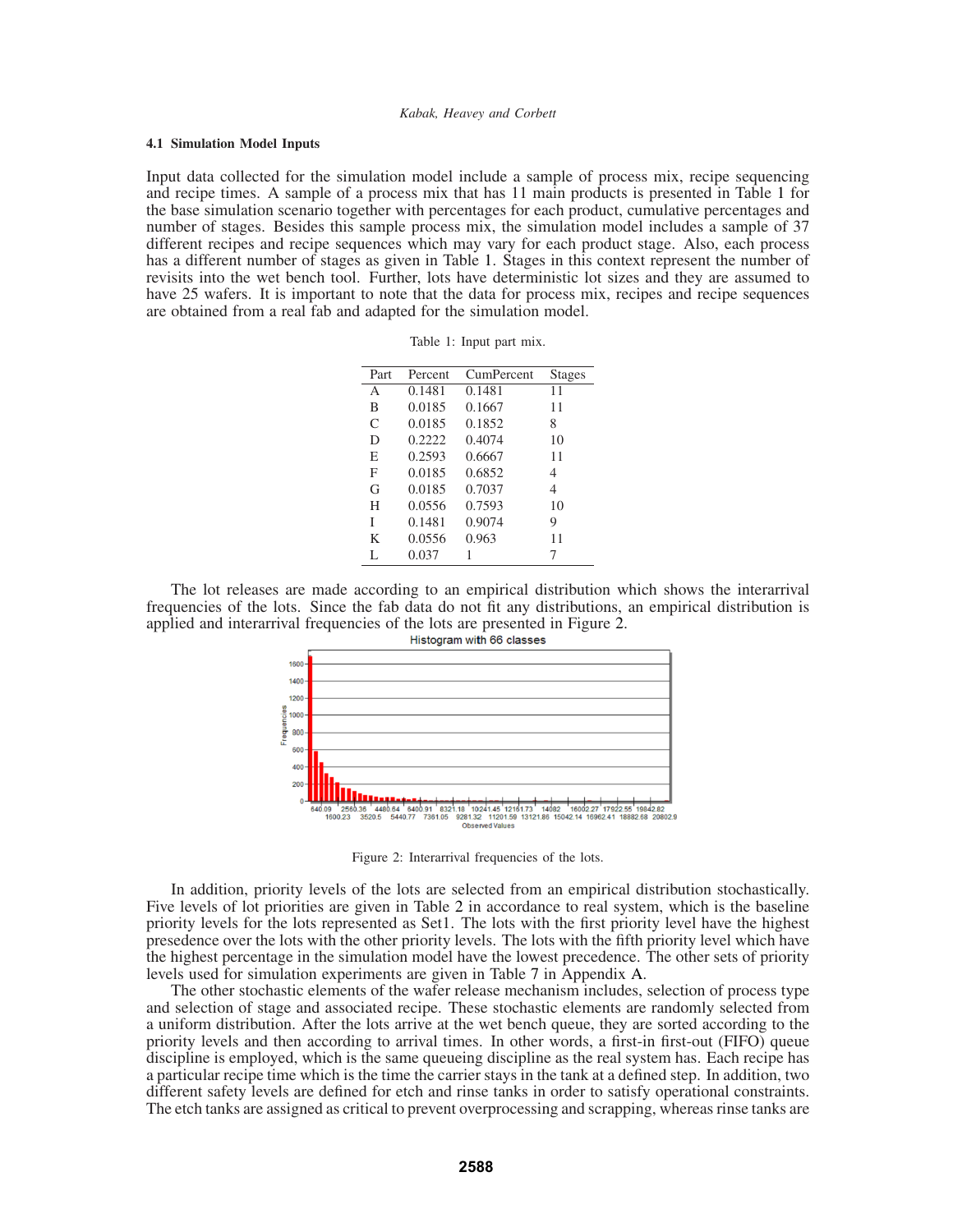#### *Kabak, Heavey and Corbett*

Table 2: Baseline priority levels (Set1).

| Priority level                | Percent $(\% )$ |
|-------------------------------|-----------------|
| $\left( \right)$              | 2.17            |
|                               | 5.28            |
| $\mathfrak{D}_{\mathfrak{p}}$ | 1.57            |
| $\mathcal{R}$                 | 5.31            |
|                               | 85.67           |

assigned as safe to allow infinite overprocessing. The base simulation model assumes three carriers, as in the real system. A carrier is used to load the lots having the same recipes in the wet bench process. The carrier capacity is assumed as two lots, or 50 wafers.

Apart from the above inputs, there are additional inputs related with robot operation which include robot speed, robot arms cleaning time, distance between each tank, robot ascending and descending time from a clearance height to the bottom of a tank. For the base simulation model, the robot speed is assumed as constant and 100 mm/sec, the robot arms cleaning time is 1 min, the robot ascending and descending times are assumed as 3 seconds. In the simulation model, the distances between each tank are inserted from a real layout of a wet bench tool obtained from the wafer fab. Further, the transfer times from one particular tank to another one are calculated using these tank distances at the initilization stage of the model together with the inputs for the robot speed, the robot ascending and descending times. Therefore, the model shows the actual tool case in the fab.

A recipe sequence for a particular recipe specificies the steps that a batch follows in the wet bench tool. In the sample fab data, the recipe sequences of all of the recipes are categorized into seven different types according to the baths in which jobs are processed. These categorized recipe sequences are defined in Figure 3 for six etch tanks and six rinse tanks apart from dry and transfer modules.

| Recipe Sequence |   | Recipe Sequence (Bath Sequence) |    |    |              |    |               |    |    |    |             |    |    |   |   |
|-----------------|---|---------------------------------|----|----|--------------|----|---------------|----|----|----|-------------|----|----|---|---|
| Type No         |   |                                 | R1 | F2 | R2           | E3 | R3            | E4 | R4 | E5 | R5          | E6 | R6 |   |   |
| Type1           | Χ |                                 |    |    |              |    |               |    |    |    |             |    |    |   | Χ |
| Type2           |   |                                 |    |    | χ            |    |               |    |    |    |             |    |    | Χ | Χ |
| Type3           | Χ |                                 |    |    |              | Χ  | Χ             |    |    |    |             |    |    | Χ | Χ |
| Type4           | Χ |                                 |    |    |              |    |               |    | Χ  |    |             |    |    | Χ | Χ |
| Type5           | Χ |                                 |    |    |              |    |               |    |    |    | Χ           |    |    | Χ | Χ |
| Туре6           | Χ |                                 | Χ  |    |              |    | Χ             |    |    |    |             |    |    | Χ | Χ |
| Type7           |   |                                 |    |    |              |    |               |    |    |    |             |    |    |   | Χ |
|                 |   | Transfer                        |    |    | E: Etch tank |    | R: Rinse tank |    |    |    | D: Dry tank |    |    |   |   |

Figure 3: Categorized recipe sequences.

Table 3: Percentages of the recipes in the fab data.

| Recipe Sequence   | Percentage |
|-------------------|------------|
| Type1             | 53.13      |
| Type2             | 11.46      |
| Type3             | 15.63      |
| Type4             | 4.17       |
| Type <sub>5</sub> | 12.50      |
| Type <sub>6</sub> | 1.04       |
| Type7             | 2.08       |

To illustrate using the type1 recipe sequence, the first step is the transfer module, then the batch is moved into the etch6 (i.e. E6) tank followed by rinse6 (i.e R6), after which it is moved into the dry module (i.e. D) and finally the transfer module (i.e T). Moreover, a number of recipes in the sample fab data use the same recipe sequence. The summary of the percentage of recipes using each type of recipe sequence is given in the Table 3. According to Table 3, 53.13% of the total recipes used for all of the process stages have recipe sequences of type1, similarly 11.46% of the total recipes have type2, 15.63% of them have type3, 4.17% of them have type4, 12.50% of them have type5, 1.04% of them have type6 and 2.08% of them have type7 recipe sequences.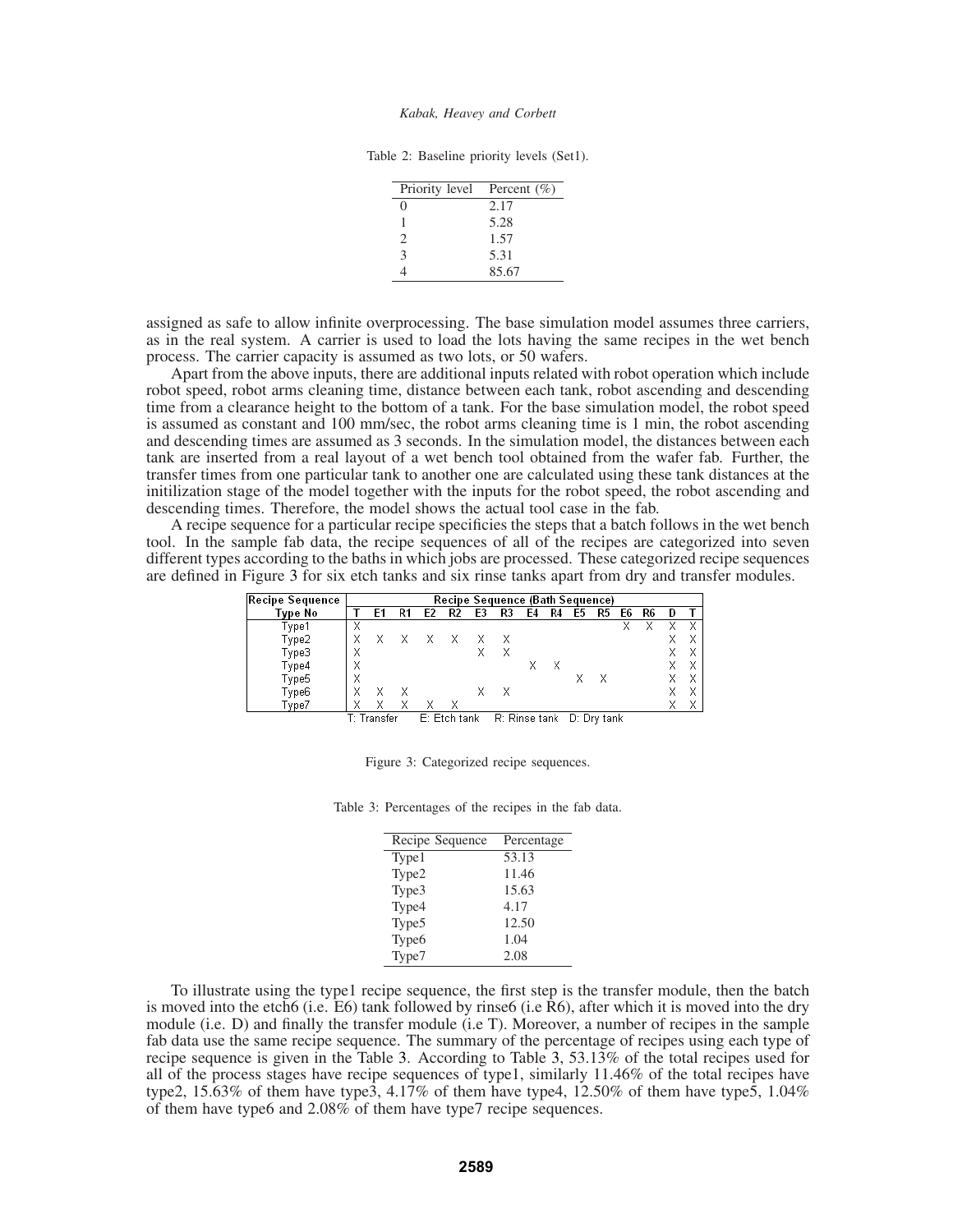### *Kabak, Heavey and Corbett*

# **4.2 Simulation Model Outputs**

The wet bench simulation model was ran with a run length of 9 weeks (i.e 63 days). An initial bias of 6 days was removed to allow the system to reach steady state. Outputs of the simulation model are analyzed using three main performance measures at tool level, these performance measures are: average hourly throughput (i.e avg TH/hr), average cycle time (i.e avg CT) and average wait time (i.e avg WT). Since the objective of this study is to minimize the makespan, average cycle time is taken as main performance measure.

# **4.3 Validation of Simulation Model**

The simulation model was validated using a number of methods, these methods are: (1) comparison of the tool operation especially for robot operations against the tool log data obtained from fab, (2) examining the animation and operation of the tool by an experienced engineer, (3) comparison of the results obtained from the simulation model with the results provided by the fab. Comparison of the simulation results with the fab data shows around 18 % difference in weekly throughput results. However, it is important to note that simulation model assumes 100 % availability, no chemical changeouts, no preventive maintenance and no random failures. If we take into account that approximately 85 % of real tool availability which is provided by the fab, then the simulation results represent a maximum 5 % of deviation from the real fab results. This is validated by also analyzing average daily throughput results.

# **5 SIMULATION EXPERIMENTS AND RESULTS**

Simulation experiments are performed in order to examine the following factors which are considered to have an impact on the performance of wet bench tool in the real fab: robot speed, weekly wafer loading (start volume), priority lots and dry time. Each factor is assumed to have three levels which creates  $3<sup>4</sup> = 81$  design points. The factors and their levels are shown in Table 4 and a summary of the simulation results are given in Table 5. Analysis of variance (ANOVA) is performed for screening purposes to understand the impact of the factors on the tool performance. Figure 4 presents the effects of the main factors in the ANOVA.

| Factor               | Low              | Medium                                            | High               |
|----------------------|------------------|---------------------------------------------------|--------------------|
| Weekly wafer loading |                  | 1350 wafers/week 1500 wafers/week 1650 wafer/week |                    |
| Dry time             | $10 \text{ min}$ | $12 \text{ min}$                                  | $14 \text{ min}$   |
| Robot speed          | $100$ mm/s       | $110$ mm/s                                        | $120 \text{ mm/s}$ |
| Priority lots        | Set1             | Set2                                              | Set <sub>3</sub>   |

Table 5: Summary of the simulation results.

| Factor               | Avg TH/hr                | Avg CT                                            | Avg WT |
|----------------------|--------------------------|---------------------------------------------------|--------|
| Weekly wafer loading |                          |                                                   |        |
| Dry time             |                          |                                                   |        |
| Priority lots        | $\Downarrow$ very little |                                                   |        |
| Robot speed          |                          | $\Uparrow$ very little $\Downarrow$ to some point |        |

According to the ANOVA results, the increase in weekly loading levels and dryer time are the most significant factors on the average cycle time. In other words, these factors drive up the average cycle time significantly in large amounts. On the other hand, the increase in priority lots increase the average cycle time in small amounts. However, the increase in robot speed decrease the average cycle time to a certain point, after that no significant decrease is observed in average cycle time. Further, simulation experiments are performed under increasing weekly loadings with five replications. Each average cycle time (avg CT) and average throughput per hour (avg TH/hr) results are paired in Figure 5. Also, a performance curve is drawn for the results.

Additional simulation experiments are performed to improve the wet bench capacity by the reconfiguration of recipe sequences. The reconfiguration of the wet bench tool is needed due to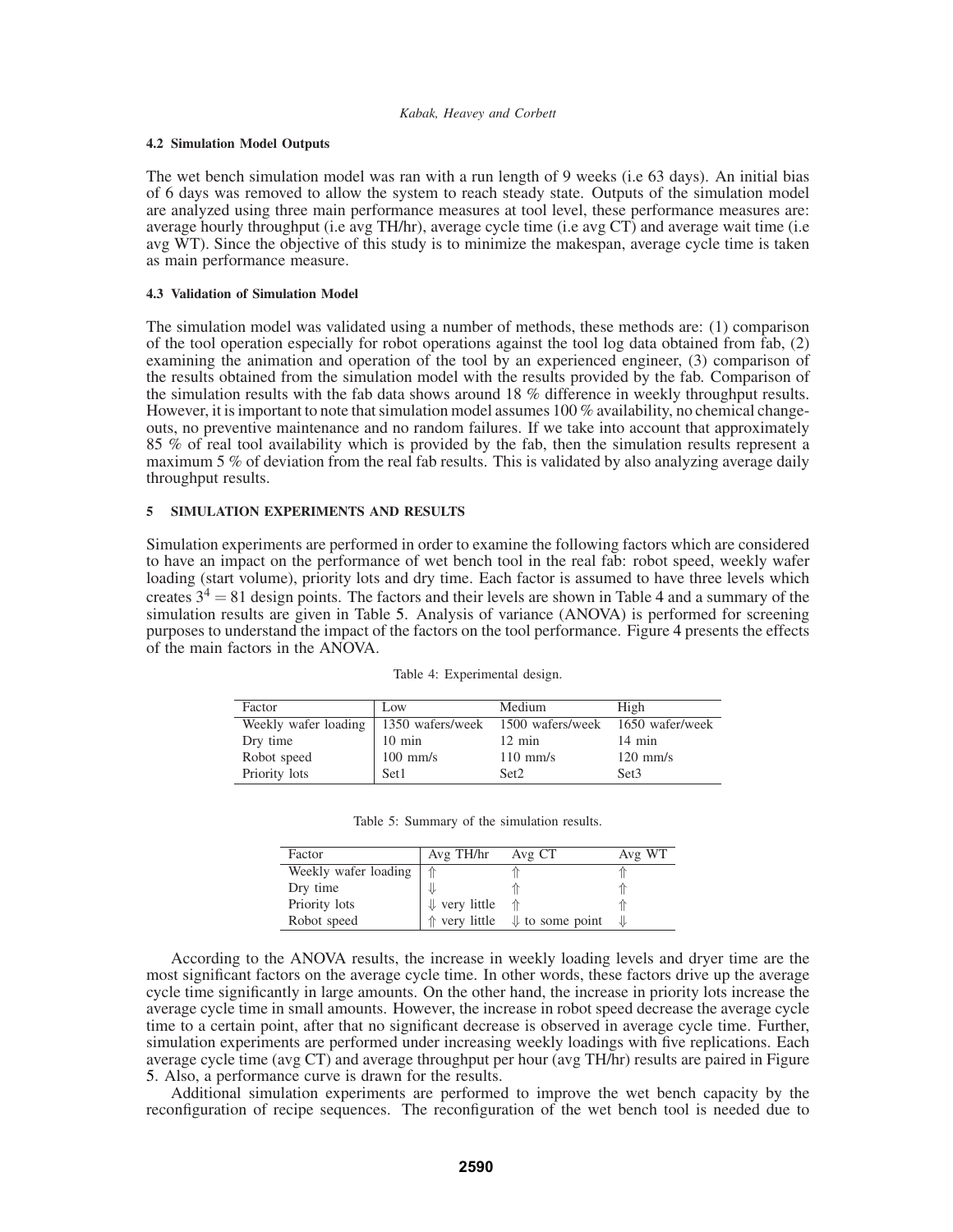



Figure 4: Main effects ANOVA plot for average cycle time.



Figure 5: Results of simulation experiments with original recipe sequences.

process changes, or process migration or quality reasons in the tool, and it may take significant engineering time due to the qualification of the bath processes and recipes. Simulation experiments are performed to analyze the impact of changes in recipe sequences on the tool capacity. To do this, the steps for the third etch tank (i.e. E3) and the third rinse tank (i.e. R3) are removed from type 2 recipe sequence due to the process requirements for the recipes using type2 sequence. The second etch bath time for the recipes using type2 sequence is very high. Therefore, the need for the third etch bath together with its rinse bath is eliminated by process engineers for both process and improvement reasons. In other words, type2 recipe sequence is merged with type7 recipe sequence by removing the third etch and rinse baths, and the percentage of recipes using type7 recipe sequence is increased as given in Table 6.

Table 6: Modified percentages of the recipes in the fab data.

| Recipe Sequence   | Percentage |
|-------------------|------------|
| Type1             | 53.13      |
| Type3             | 15.63      |
| Type4             | 4.17       |
| Type <sub>5</sub> | 12.50      |
| Type <sub>6</sub> | 1.04       |
| Type7             | 13.44      |

In addition, the moves and loadings of the third etch and rinse tanks are decreased since they are removed from recipe sequences of type2. Figure 6 shows the modified recipe sequences.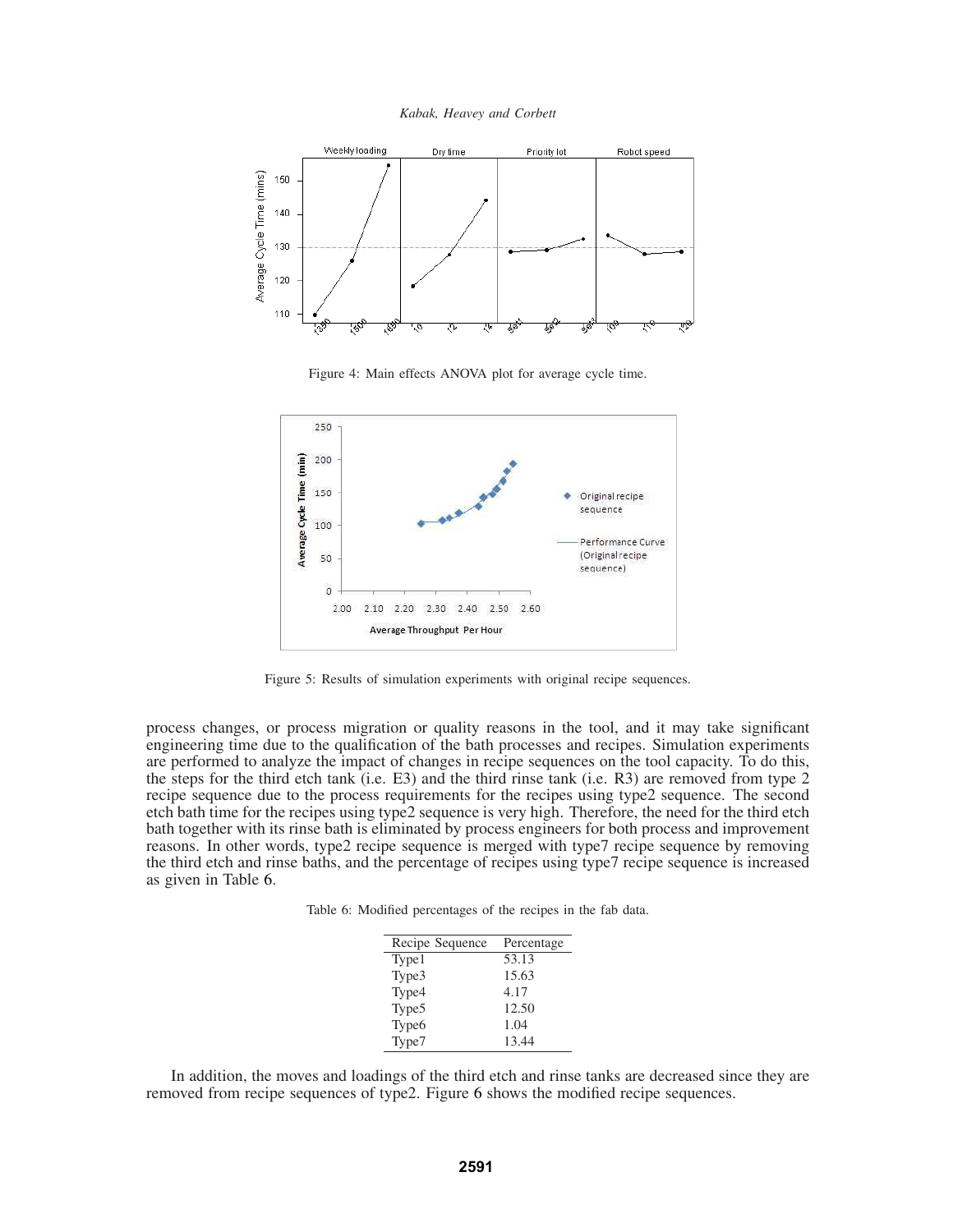| Recipe Sequence |   | Recipe Sequence (Bath Sequence) |    |    |              |    |               |  |    |    |             |    |    |   |
|-----------------|---|---------------------------------|----|----|--------------|----|---------------|--|----|----|-------------|----|----|---|
| Type No         |   |                                 | R1 | F2 | R2           | E3 | R3            |  | R4 | E5 | R5          | E6 | R6 |   |
| Type1           | Χ |                                 |    |    |              |    |               |  |    |    |             |    | Χ  |   |
| ТүреЗ           | Χ |                                 |    |    |              |    |               |  |    |    |             |    |    |   |
| Түре4           | Χ |                                 |    |    |              |    |               |  |    |    |             |    |    |   |
| Type5           | Χ |                                 |    |    |              |    |               |  |    |    | X           |    |    |   |
| Туре6           | Χ | Χ                               |    |    |              |    | Χ             |  |    |    |             |    |    |   |
| Type7           | v | Χ                               | Χ  | Χ  | Χ            |    |               |  |    |    |             |    |    | v |
|                 |   | Fransfer                        |    |    | F: Etch tank |    | R: Rinse tank |  |    |    | D: Dry tank |    |    |   |

Figure 6: Reconfiguration of recipe sequences.

To analyze the impact of recipe sequence changes on the tool performance, the simulation experiments with the modified recipe sequencess are compared with the original recipe sequences. The results with original recipe sequences are compared in Figure 7. According to the results, the average hourly throughput is increased by 18 % under the same average cycle time. The results show that wet bench capability is significantly improved by reconfiguration of recipe sequences.



Figure 7: Results of Simulation experiments under modified recipe sequences.

# **6 CONCLUDING REMARKS**

A detailed simulation model is built to understand the impact of operational factors on the wet bench performance. Using the significance of the results, further simulation experiments are conducted to improve the wet bench performance. The results show that wet bench capability is significantly improved by reconfiguration of recipe sequences. The best way to optimize the wet bench was found to be reducing the recipe time of the longer recipe sequence (i.e reducing the etch and rinse time). After that the rationalization of similar recipes to reduce the number of distinct recipes was the next most important action. Also, the reduction in dry time yielded significant improvements in wet bench capability in the experimental design. Where a step increase in capacity was needed, the model provided quantitative information regarding to the benefit of removing a recipe from the bench.

### **A APPENDICES**

| Priority level              | Set2 $(\%)$ | Set3 $(\%)$ |
|-----------------------------|-------------|-------------|
| $\lq$                       | 4.34        | 8.68        |
|                             | 10.56       | 21.12       |
| $\mathcal{D}_{\mathcal{L}}$ | 3.14        | 6.28        |
| $\mathbf{R}$                | 10.62       | 21.24       |
|                             | 71.34       | 42.68       |

Table 7: Priority levels in experimental design (Set2 and Set3).